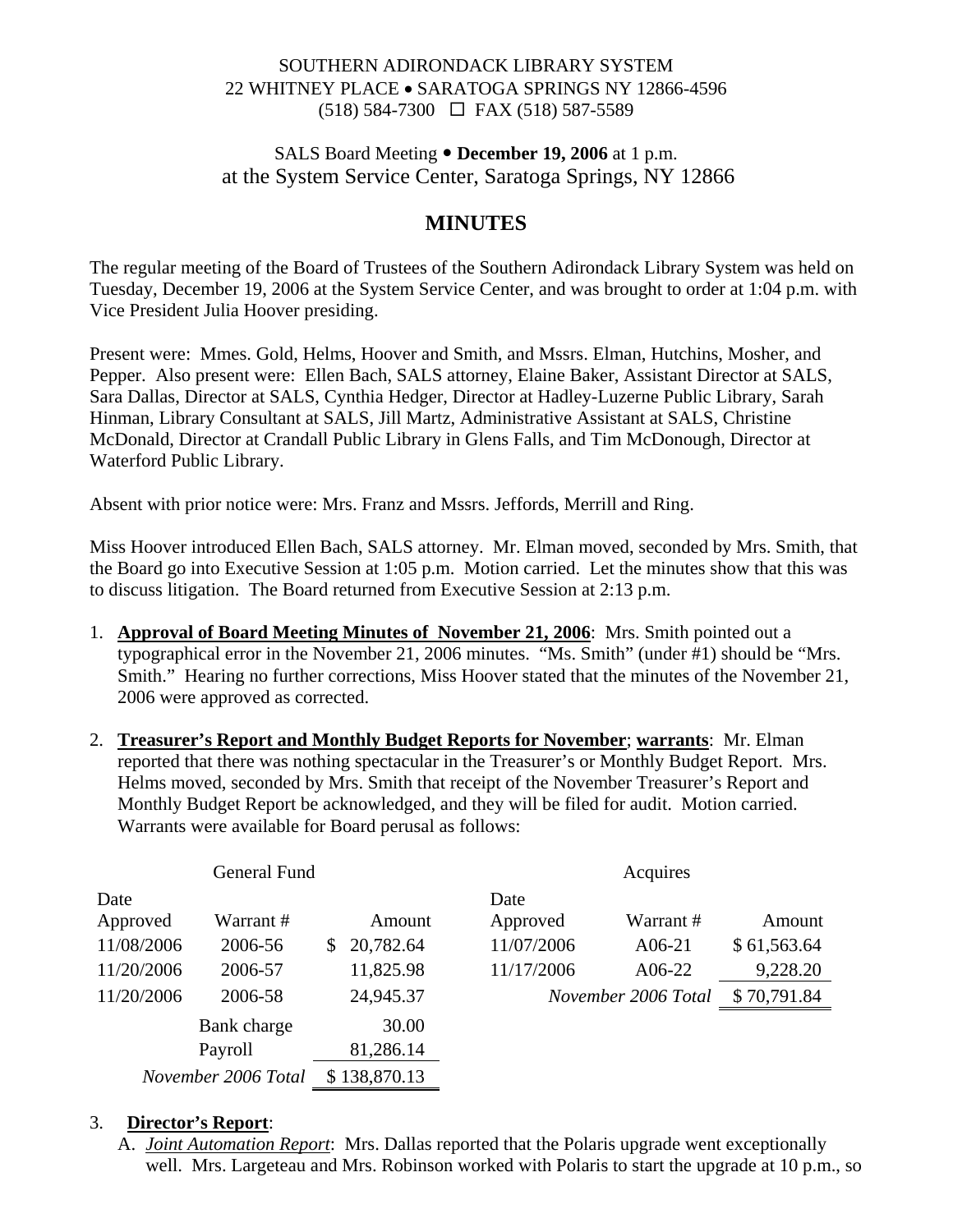the update was completed and Polaris was back up by 10 a.m. Our libraries were only down an hour. Thanks to both Michele and Diane.

The next JA meeting will be January  $19<sup>th</sup>$  at SALS.

B. *Other*: The new Clifton Park-Halfmoon library opened on December 11<sup>th</sup>. It is a big, beautiful building. Mr. Elman expressed thanks to SALS and the JA staff for all of the hard work and help in getting the building ready for the grand opening.

Mrs. Dallas and Mrs. Baker worked on the Construction Grant applications for the past two weeks, making sure all of the documentation was complete.

Sarah Hinman and Mrs. Baker worked on the LSTA Grant "Library 2.0: Choices Along the Technology Curve."

There has been two weeks of construction and repair in the building. The new garage doors have been installed, the repair of the window sills, and the boiler system has had some problems to address.

Literacy Volunteers would like to rent space in the building. They would require a desk and some meeting space. Further details (phone, supplies, services, expectations) will be forthcoming.

Curtis Martz has spent approximately 25 hours boxing up the pool collection. Better World Books will be sending a truck to pick them up.

Printers from the Printer Grant have been coming in; all are expected to be received by the end of the year or the beginning of next year.

## 4. **Committee Reports**:

- A. *Audit & Finance*: no report
- B. *Building*: Mr. Hutchins spoke about the possibility of Literacy Volunteers leasing space at SALS. Mr. Hutchins has questions about insurance, security, their use of Internet, fax, telephone, copier, etc. Will there be people traffic? More information will be forthcoming.
- C. *Bylaws Committee*: Miss Hoover thinks the Bylaws need to be reviewed; no motion is necessary to accept the minutes.
- D. *Central Library Aid and Services*: no report
- E. *County Aid Coordinators*: Mrs. Dallas received a letter from Paul Sausville, representative from the Town of Malta, regarding a \$3,000 pass through of funds for Round Lake Library out of the \$34,000 received from Saratoga County. The grant from the county was for downloadable audio books, and Round Lake library did not want to participate. Mrs. Dallas is in touch with the Saratoga County Administrator for a decision regarding the grant.
- F. *Library Services*: Mrs. Smith reviewed the applications for Construction Grants SALS has received, and the projects under consideration. There is also an LSTA Grant "Library 2.0: Choices Along the Technology Curve" which the committee reviewed.
- G. *Personnel*: no report
- H. *Trustee Nominating*: no report
- 5. **Unfinished Business**: none